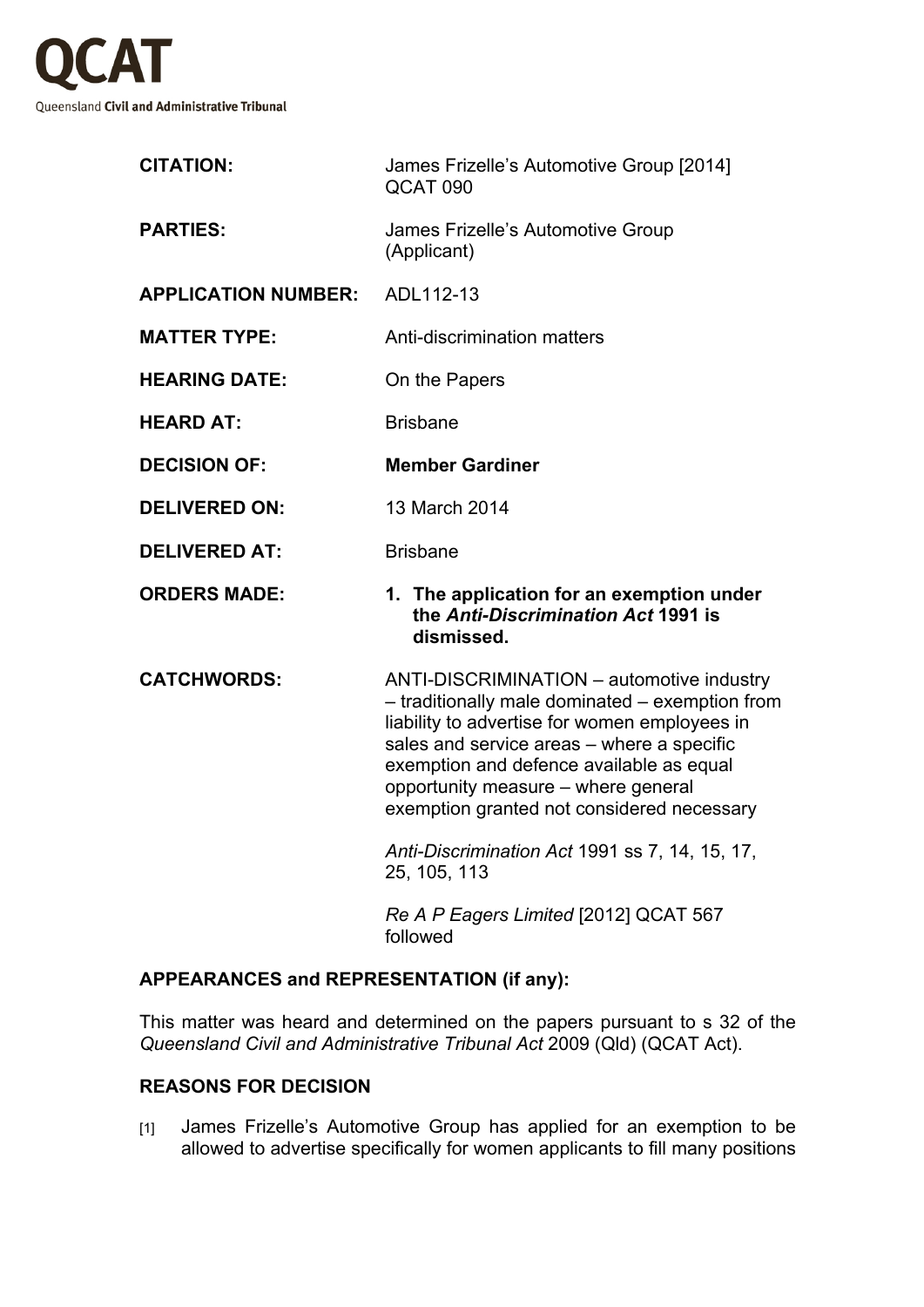within their large organisation in the sales, service management and technical areas.

- [2] A very similar application was determined by me in 2012 on an application by A P Eagers Limited<sup>1</sup>.
- [3] The automotive industry is traditionally male dominated and James Frizelle says that its women customers want to be served by other women whom they trust and who speak the same language. In addition, James Frizelle says there is a critical shortage of trade skills with 34,000 positions nationally to be filed. To address this national shortage, James Frizelle says it is imperative that women be attracted to the industry. As I commented in the Eagers decision, essentially, employing more women in these customer areas would be good for James Frizelle's business.
- [4] The Frizelle Group has attempted to increase the diversity of their staff by sponsoring Gold Coast Women in Business awards in 2013 and publishing editorial magazine pieces on high profile women within their organisation. The Group has policies covering discrimination and equal opportunity and says discrimination is not tolerated in the organisation.
- [5] As these strategies have not had the desired effect of increasing the numbers of female employees, James Frizelle now seeks an exemption under section 113 of the *Anti-Discrimination Act* 1991 from operation of the Act in specific areas.
- [6] As with the Eagers workplace, Frizelle says an exemption is sought to allow the group to advertise in gender specific terms for more female employees in the sales, service management and technical areas of the group.
- [7] Advertising targeted at women only would come within the provisions of the Anti-Discrimination Act relating to the personal attribute of sex<sup>2</sup> and in the pre-work, work and provision of goods and services<sup>3</sup> under that Act.
- [8] QCAT is required to provide a copy of the application to the Anti-Discrimination Commissioner and to have regard to any submission made by the Commissioner. A copy of the application was sent to the Commissioner on 3 February 2014. The Commissioner has informed QCAT that he has no objection to the application and makes no submissions on it.
- [9] The Commissioner does point however to the Eagers decision in 2012 noting that in that decision, I comment that Eagers may be assisted by adding a note in any advertisements that are targeting female staff. To indicate the Company's intentions to raise a possible exemption should a complaint be made.

<sup>&</sup>lt;sup>1</sup> *Re A P Eagers Limited* [2012] QCAT 567.<br><sup>2</sup> *Anti-Discrimination Act* 1991 s 7(a)

<sup>2</sup> *Anti-Discrimination Act* 1991 s 7(a).

<sup>3</sup> *Anti-Discrimination Act* 1991 ss 14, 15 and 127.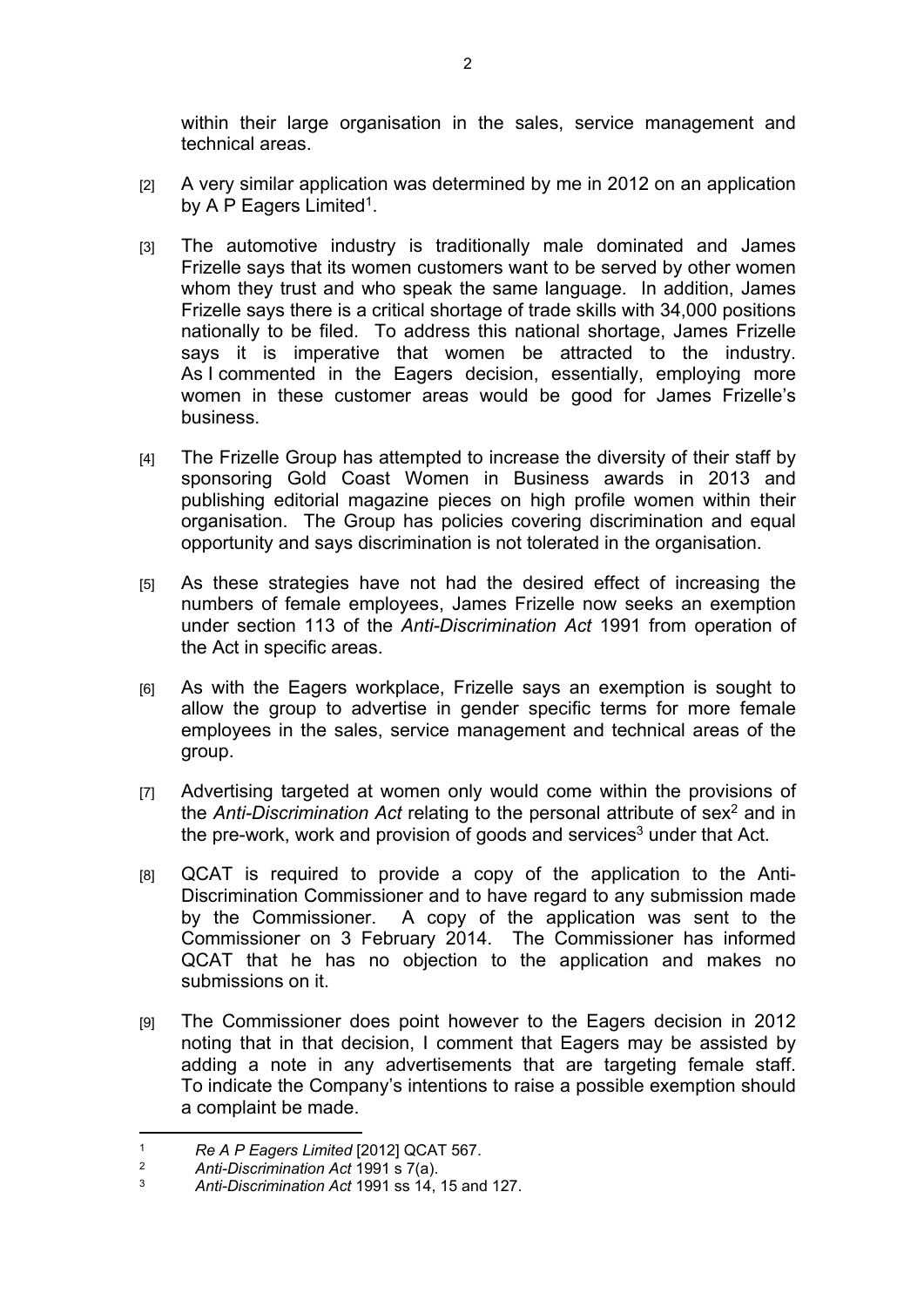- [10] In considering this application, I adopt my reasons in the earlier Eagers decision.
- $[11]$  I have examined whether an exemption is necessary<sup>4</sup> as conduct first appearing to breach the provisions of the *Anti-Discrimination Act* 1991 may be excused by specific exemptions or defences in the Act and it may not be necessary to grant a general exemption under section 113.
- [12] I am satisfied that section 25 of the Act allows genuine occupational requirements to be imposed in work or work related areas of activities. Work includes both full time and part time employment.<sup>5</sup> If a complaint were to be made against James Frizelle in the area of work, section 25 may be relied upon as a defence of that complaint.
- [13] Guidance as to the meaning of "*genuine occupational requirement*" has been provided by the High Court of Australia<sup>6</sup> explaining that determining if a requirement is an inherent requirement involves consideration as to whether the position would essentially be the same in the absence of the requirement.
- [14] As with the situation in Eagers', James Frizelle's staff are of both genders and both can fulfil the roles in the sales, service management and technical areas. Increased numbers of female employees is again ideal but not necessary.
- [15] I am not satisfied that section 25 would be available to James Frizelle as a defence to complaints of discrimination based on the attribute of sex in the work area.
- [16] Next, section 105 of the *Anti-Discrimination Act* provides a person may do an act to promote equal opportunity for a group of people with an attribute if the purpose of the act is not inconsistent with the *Anti-Discrimination Act*  1991. This temporary defence only applies until the purpose of equal opportunity has been achieved. This section, dealing with equal opportunity measures, is an example of positive discrimination.
- [17] Advertising for James Frizelle specifically targeting women would be lawful if Frizelle could establish (as an exemption to any claim of discrimination made against them) that the advertising would promote equal opportunity for women in the automotive industry.
- [18] The Act recognises that everyone should be equal before and under the law and have the right to equal protection and benefit of the law with out discrimination but that the protection of fragile freedoms is best effected by

<sup>4</sup> Exemption application *Re: Boeing Australia Holdings Pty Ltd & Related entities* [2003] QADT 21.

<sup>5</sup> *Anti-Discrimination Act* 1991 Schedule – Dictionary.

<sup>6</sup> *Qantas Airways v Christie* (1998) HCA 18 at 36.